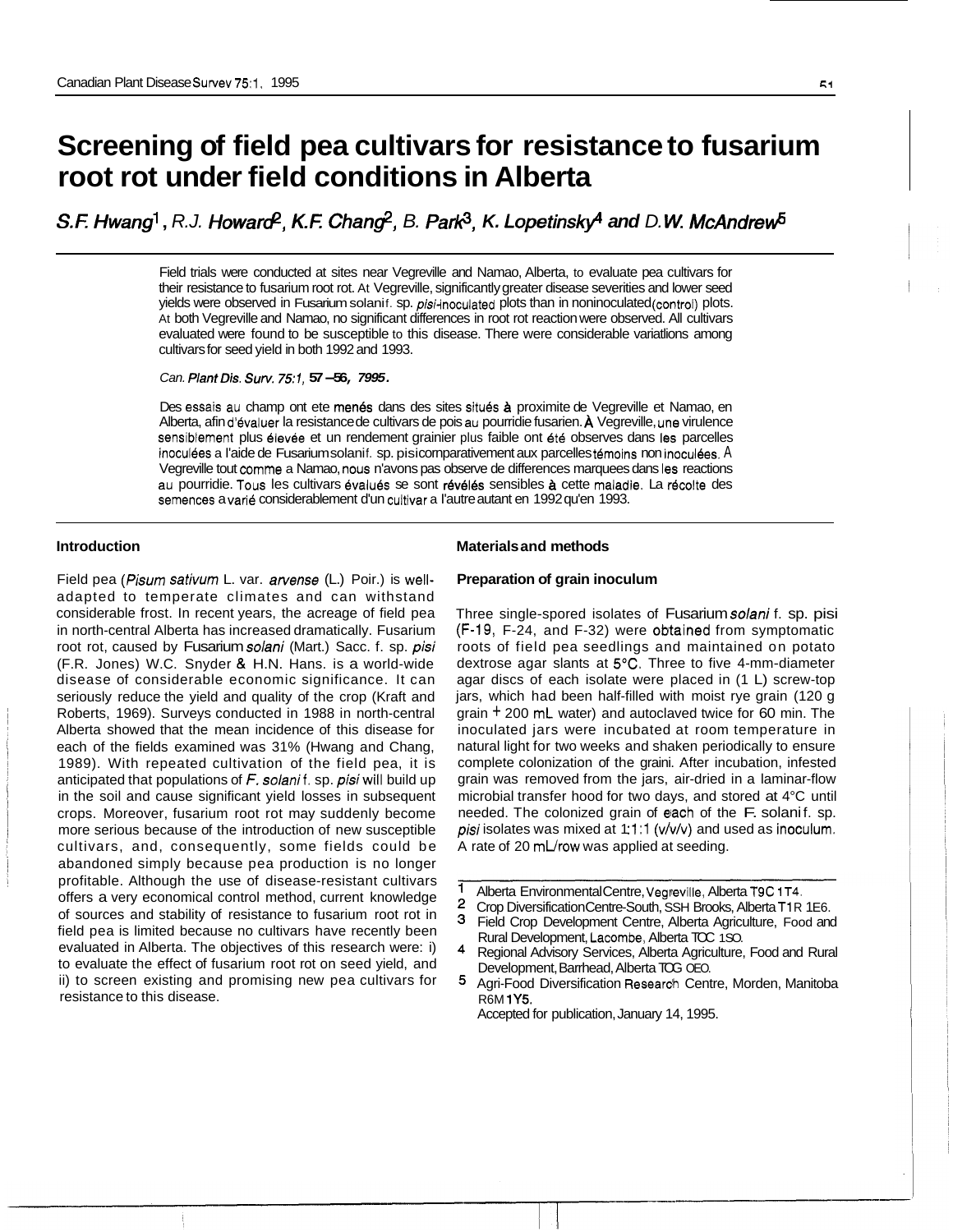## **Field trials**

Field experiments were conducted in the spring of 1992 and 1993 near Namao and Vegreville, Alberta. A pre-emergence herbicide, Edge 5G (ethalfluralin 5% GR), was incorporated into the soil at a rate of 16 kg/ha along with 60 kg/ha fertilizer (8-36-15-5, N-P-K-S). At Vegreville, a split-plot randomized complete block design with four replications was employed. Inoculation with F. *solani* f. sp. pisi-infested grain or sterile grain served as main plots and 20 field pea cultivars were seeded in four 6 m row subplots with 20 cm between rows. Seeds were planted 4 cm deep with a grain drill at 100 seeds/row, and peat-based root-nodule bacteria inoculant was sprinkled in the rows. The replicate main plots were separated by 2 m borders and the subplots by 1 m. At Namao, 20 cultivars of field pea were seeded with F. solani f. sp. *pisi*-infested grain inoculum in a randomized complete block design with four replications. Four weeks after sowing, the number of emerged seedlings in a 2 m length of the **two**  middle rows of each subplot was counted in 1992 and 1993 at Vegreville. At both sites, 10 plants from each subplot were randomly sampled 4 and 8 wk after seeding in 1992 and after **8** wk in 1993. Roots were washed and root rot severities were assessed on a scale of 0 to 4, where  $0 =$ healthy,  $1 = 1 - 10\%$  root discoloration,  $2 = 11 - 25\%$ ,  $3 =$ 26-50%, and  $4 = 51 - 100$ % (Fig. 1). Cultivars with mean scores between 0 and 1.0 were considered to be highly resistant, 1.1 and 2.0 moderately resistant, 2.1 and 3.0 moderately susceptible, and 3.1 and 4.0 highly susceptible. At maturity, plants in a  $2 \text{ m}^2$  area from each subplot or plot were swathed, threshed and the seeds were dried to 16% moisture content and weighed.

## **Data analysis**

Data were subjected to an analysis of variance and means were compared using Duncan's Multiple Range or LSD Tests at the P ≤ 0.05 level of significance on SAS software (SAS Inst. Inc, 1985). Separate analyses were performed for each year and location.

#### **Results and discussion**

At Vegreville, no significant differences in number of emerged seedlings occurred between control and Fusarium inoculated treatments in both 1992 and 1993 (Table 1). However, significantly greater disease severities and lower seed yields were observed for the Fusarium-inoculated plots. For all cultivars, greater disease severity was observed 8 wk after seeding compared to 4 wk.

In 1992, the cultivars Trump and Tipu were moderately susceptible and the other 18 cultivars were moderately resistant to fusarium root rot 4 wk after seeding at Namao (Table 2). At Vegreville, all cultivars were moderately resistant 4 wk after seeding (Table 2). By 8 wk after seeding,

disease severities varied from 3.1 to 3.9 at both sites, resulting in susceptible disease ratings for all cultivars.

In 1993 at Namao, cultivars Century, Bohatyr and Stehgolt had the least disease, with severity ratings of 2.5 to 2.6, whereas Princess and Titan had the highest ratings at 3.9 and 3.8, respectively (Table 3). The disease severity ratings of the rest of the cultivars were between 2.7 and 3.7; therefore, all cultivars were considered to be either moderately susceptible or susceptible. At Vegreville, all cultivars were moderately susceptible, with the exception of Titan, which was susceptible.

In 1992 at Namao, the highest average seed yields between 157 and 180 g/plot were recorded for cvs. Bohatyr, Miranda, Orb, SVG 14936, Danto and LU-SIB; and the lowest average seed yield values of 57 to 67 g/plot were recorded for Titan, Century and Trapper (Table 4). Average seed yields for the remaining 11 cultivars were between 87 and 147 g/plot. Average seed yield at Vegreville in 1992 varied from 137 to 227 g/plot. The best yielding cultivars included Orb, Stehgolt, Miranda, Topper and Bohatyr, which had yields equal to or greater than 200 g/plot. The poorest yielding cultivars included Tipu, Trapper, LU-SIB, Tara and Century, which had average yields equal to or less than 137 g/plot. In both 1992 and 1993, there were considerable variations among cultivars for seed yield and some of the higher yielding cultivars in 1992 would rank among the lower yielding cultivars in 1993. In part the differences in yields for the two years were due to some higher yield values in 1993 than in 1992 (Table 4).

This is the first report describing the reaction of pea breeding lines or cultivars to root rot caused by F. *solani* f. sp. *pisi* in north-central Alberta. All tested cultivars were considered to be moderately susceptible or susceptible. Significant differences in root rot severity and seed yield occurred between inoculated and noninoculated plots. These data suggest that fusarium root rot can seriously reduce yields of field pea and from visual observations it appeared that the seed from the inoculated plots were lower in quality. The use of cultivars resistant to this disease can offer a very effective method for the control of this disease control. The use of resistant cultivars could provide a way to maintain or increase crop production without increased land demands or adverse environmental consequences. More field pea breeding lines and plant introductions should be screened to identify high levels of genetic resistance to fusarium root rot and for suitable adaptation to growing conditions in Alberta which would enhance the desirability of growing field pea as an alternative cash crop.

### **Acknowledgements**

We thank Drs. L.M. Dosdall and B.A. Darroch for reviewing the manuscript. This work was financially supported in part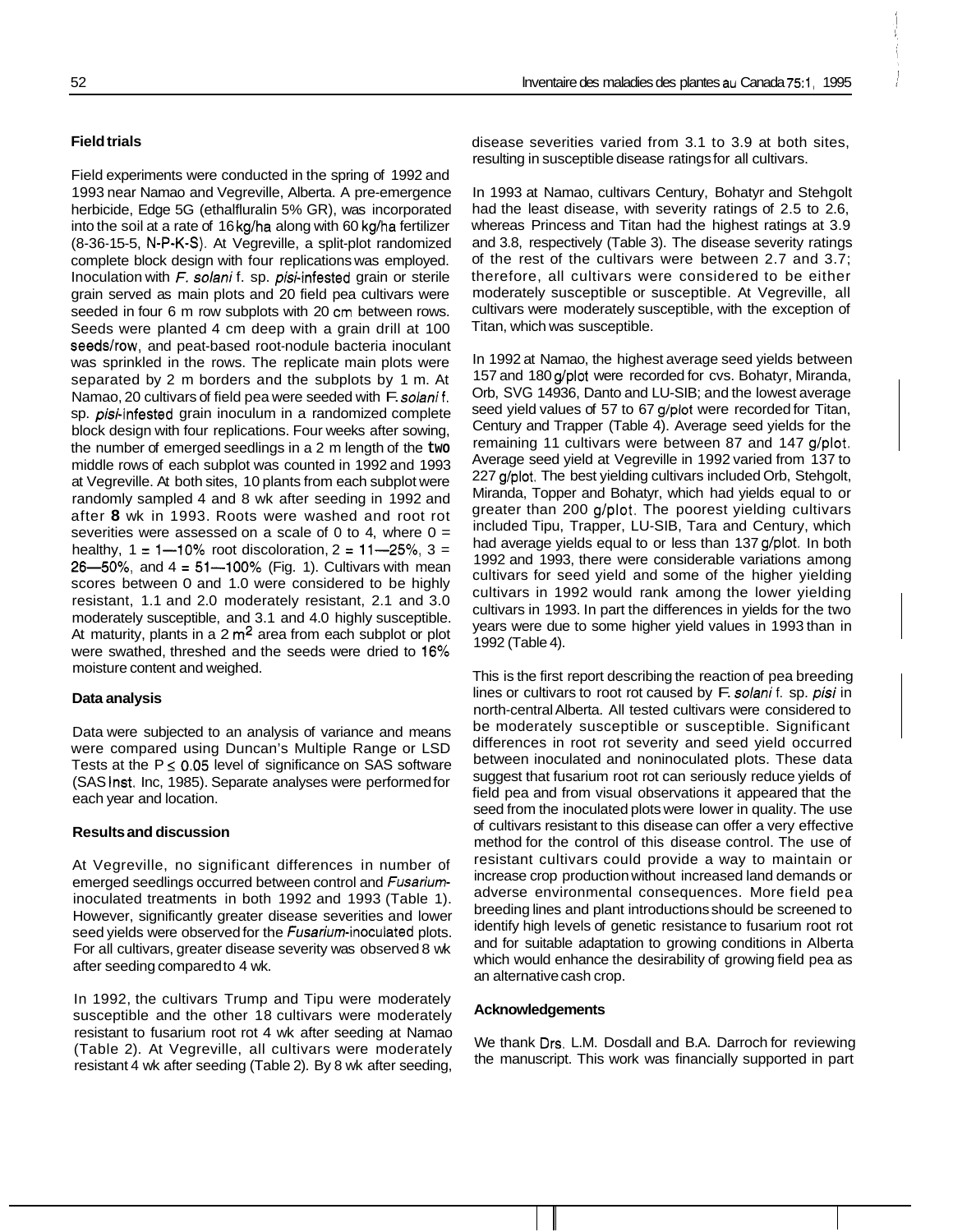by the Alberta Pulse Growers Commission, the Alberta Wheat Pool and an Alberta Agricultural Research Institute Matching Grant.

#### **Literature cited**

- 1. Hwang, **S.F.** and Chang, K.F. 1989. Root rot disease complex of field pea in northeastern Alberta in 1988. Can. Plant Dis. **SUW.** 69:139-141.
- 2. Kraft, J.M. and Roberts, D.D. 1969. Influence of soil water and temperature on the pea root rot complex caused by *Pythium ultimum* and *Fusarium solani* f. sp. *pisi.* Phytopathology 59:149-152.
- 3. Nash, **S.M.** and Snyder, W.C. 1962. Quantitative estimations by plate counts of propagules of the bean root rot *Fusarium* in field soils. Phytopathology 52:567-572.
- 4. 1985. SAS User's Guide. SAS Institute Inc., Cary, NC, U.S.A. 956 pp.
- 5. Tu, J.C. 1987. Integrated control of the pea root rot disease complex in Ontario. Plant Dis. 71:9-13.

Table 1. Effects of *Fusarium solani* f. sp. *pisi* inoculation on mean number of seedlings, disease sewerii and seed yield in field pea grown at Vegreville, Alberta in 1992 and 1993.

|                       | 1992                            |                          |                          |                                | 1993                             |                          |                          |                                   |
|-----------------------|---------------------------------|--------------------------|--------------------------|--------------------------------|----------------------------------|--------------------------|--------------------------|-----------------------------------|
| Treatment             | # of<br>seedlings<br>per 2 m of | Root rot                 | severity**               | Seed yield<br>g/m <sup>2</sup> | # of<br>seedlings<br>per 2 m $d$ | Root rot<br>severity     |                          | Seed yield<br>(g/m <sup>2</sup> ) |
|                       | row                             | 4wk                      | 8wk                      |                                | row                              | 4wk                      | 8 wk                     |                                   |
| Control<br>Inoculated | $18a^*$<br>17 a                 | 1.0 <sub>b</sub><br>1.6a | 2.9 <sub>b</sub><br>3.4a | 202a<br>179 b                  | 20a<br>19a                       | 1.1 <sub>b</sub><br>1.9a | 1.4 <sub>b</sub><br>2.6a | 280 a<br>243 b                    |

Values are the means of four replicate main plots. Means in the same column followed by the same letter are not significantly ( $P = 0.05$ ) different using Duncan's Multiple Range Test.

\*\* Ratings of root rot severity:  $0 =$  healthy,  $1 = 1 - 10$ % root discoloration,  $2 = 11 - 25$ %,  $3 = 26 - 50$ %, and  $4 = 51 - 100$ %. Data collected 4 and 8 weeks after seeding.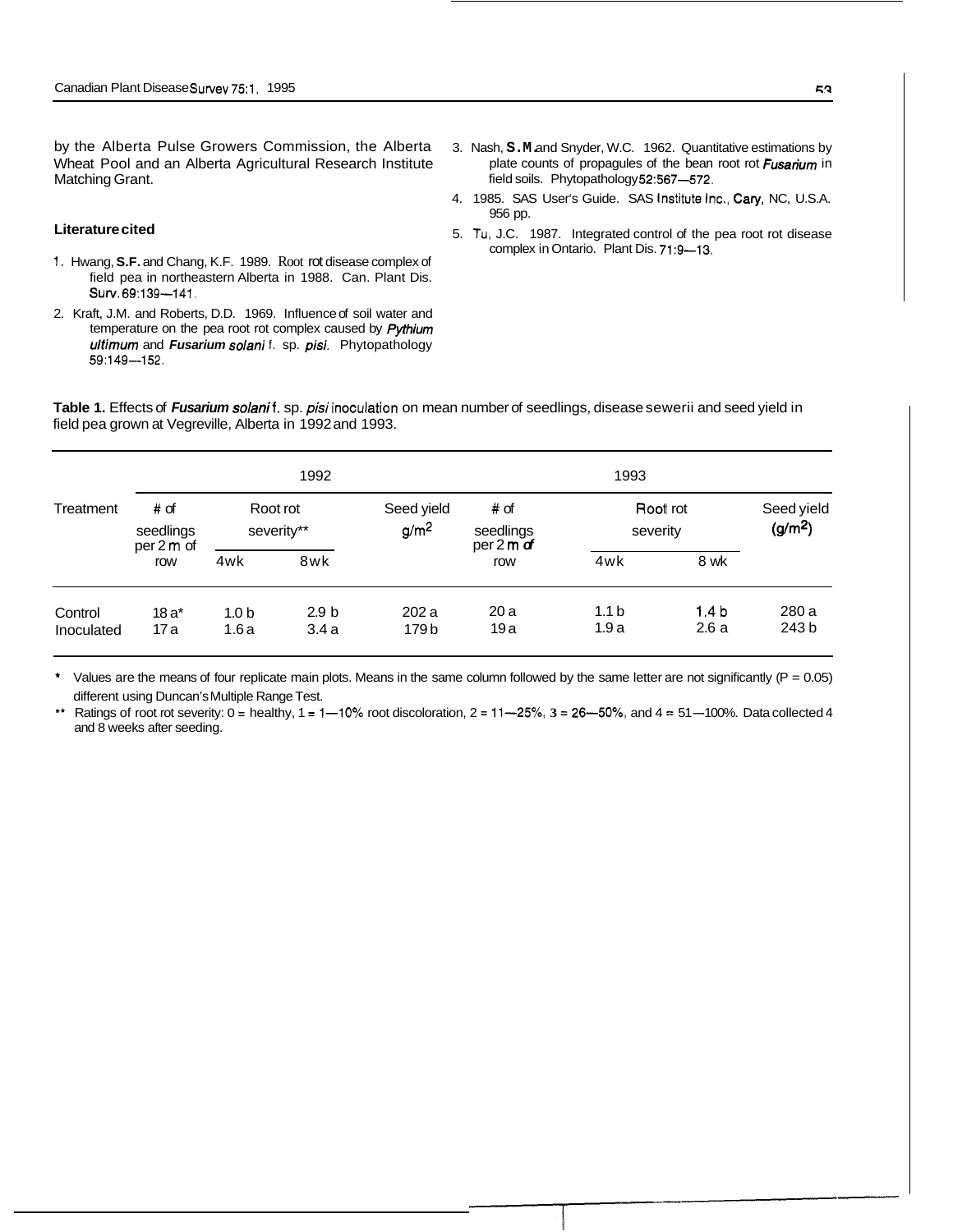| Cultivar        |                               |                            | Namao             |                       | Vegreville        |                            |                         |                            |
|-----------------|-------------------------------|----------------------------|-------------------|-----------------------|-------------------|----------------------------|-------------------------|----------------------------|
|                 | Severity*<br>$(4 \text{ wk})$ | <b>Disease</b><br>reaction | Severity<br>(8wk) | Disease<br>reaction** | Severity<br>(4wk) | <b>Disease</b><br>reaction | Severity<br>$(8$ wk $)$ | <b>Disease</b><br>reaction |
| AC Tamor        | 1.7                           | <b>MR</b>                  | 3.5               | S                     | 1.9               | <b>MR</b>                  | 3.5                     | S                          |
| Bohatyr         | 2.0                           | <b>MR</b>                  | 3.6               | S                     | 1.3               | <b>MR</b>                  | 3.5                     | S                          |
| Century         | 1.9                           | <b>MR</b>                  | 3.3               | S                     | 1.4               | <b>MR</b>                  | 3.3                     | S                          |
| CL-85-13        | 1.7                           | <b>MR</b>                  | 3.6               | S                     | 2.0               | <b>MR</b>                  | 3.2                     | S                          |
| Danto           | 1.6                           | <b>MR</b>                  | 3.4               | S                     | 1.7               | <b>MR</b>                  | 3.2                     | S                          |
| <b>Express</b>  | 1.6                           | <b>MR</b>                  | 3.5               | S                     | 1.5               | <b>MR</b>                  | 3.6                     | S<br>S                     |
| <b>LU-SIB</b>   | 1.9                           | <b>MR</b>                  | 3.7               | S                     | 2.0               | <b>MR</b>                  | 3.5                     |                            |
| Miranda         | 1.6                           | <b>MR</b>                  | 3.4               | S                     | 1.5               | <b>MR</b>                  | 3.2                     |                            |
| Orb             | 2.0                           | ΜR                         | 3.6               | S                     | 1.7               | <b>MR</b>                  | 3.9                     | <b>S</b><br>S<br>S<br>S    |
| Patriot         | 1.5                           | <b>MR</b>                  | 3.2               | S                     | 1.3               | <b>MR</b>                  | 3.5                     |                            |
| <b>Princess</b> | 1.6                           | <b>MR</b>                  | 3.7               | S                     | 1.4               | <b>MR</b>                  | 3.7                     |                            |
| Radley          | 1.1                           | <b>MR</b>                  | 3.5               | S                     | 1.3               | <b>MR</b>                  | 3.1                     |                            |
| SVG 14936       | 1.7                           | <b>MR</b>                  | 3.5               | S                     | 1.9               | <b>MR</b>                  | 3.7                     | s<br>s                     |
| Stehgolt        | 1.7                           | <b>MR</b>                  | 3.6               | S                     | 1.5               | <b>MR</b>                  | 3.5                     | S                          |
| Tara            | 1.7                           | <b>MR</b>                  | 3.2               | S                     | 1.5               | MR.                        | 3.3                     | S                          |
| Tipu            | 2.4                           | <b>MS</b>                  | 3.5               | S                     | 1.5               | MR                         | 3.4                     | S                          |
| Titan           | 1.8                           | <b>MR</b>                  | 3.6               | S                     | 1.8               | <b>MR</b>                  | 3.5                     | S                          |
| Topper          | 1.9                           | <b>MR</b>                  | 3.6               | S                     | 1.9               | <b>MR</b>                  | 3.6                     | S                          |
| <b>Trapper</b>  | 1.4                           | <b>MR</b>                  | 3.3               | S                     | 1.1               | <b>MR</b>                  | 3.5                     | S                          |
| Trump           | 2.2                           | <b>MS</b>                  | 3.4               | S                     | 1.7               | MR.                        | 3.6                     | S                          |
| LSD (0.05)      | 0.7                           |                            | 0.4               |                       | 0.6               |                            | 0.3                     |                            |

Table 2. Comparative root rot disease severity among **20** field pea cultivars grown in fields artificially infested with *fusariurn solani* f. sp. *pisi* at Namao and Vegreville, Alberta, in **1992.** Values for disease severity are averages of 10 plants per subplot.

\* \*\* Ratings of root rot severity: 0 = healthy, **1** <sup>=</sup>**1-10%** root discoloration, **2** = **11-25%, 3** = **26-5070,** and **4** <sup>=</sup>**51-100%.** Data collected **<sup>4</sup>** and 8 weeks after seeding.

Disease reaction: R (resistant) = root rot severity of 0 to **1.0,** MR (moderately resistant) = of **1.1** to **2.0, MS** (moderately susceptible) = of **2.1** to **3.0, S** (susceptible) = **3.1** to **4.0.**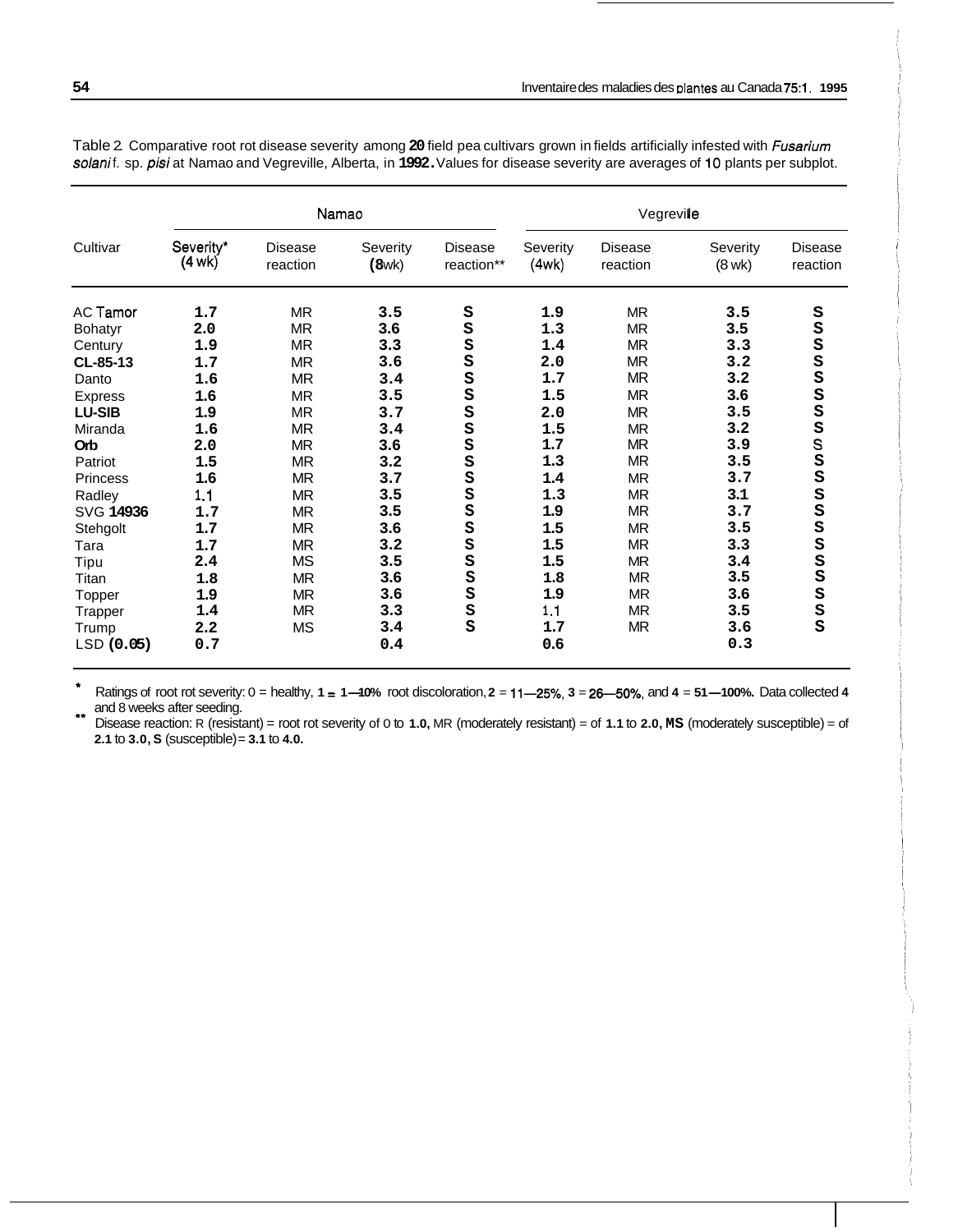|                 |           | Namao                           | Vegreville |                  |  |
|-----------------|-----------|---------------------------------|------------|------------------|--|
|                 | Severity* | Disease reaction**              | Severity   | Disease reaction |  |
| AC Tamor        | 3.5       | S                               | 3.0        | <b>MS</b>        |  |
| <b>Bohatyr</b>  | 2.6       | <b>MS</b>                       | 2.2        | MS               |  |
| Century         | 2.5       | MS                              | 2.3        | MS               |  |
| CL-85-13        | 3.2       | S                               | 2.3        | MS               |  |
| Danto           | 3.2       | S                               | 2.8        | MS               |  |
| <b>Express</b>  | 2.8       | MS                              | 2.6        | MS               |  |
| LU-SIB          | 3.7       |                                 | 2.8        | MS               |  |
| Miranda         | 3.4       | $\frac{s}{s}$                   | 2.9        | MS               |  |
| Orb             | 2.9       | $\mathsf{MS}\xspace$            | 2.6        | MS               |  |
| Patriot         | 3.6       |                                 | 2.2        | MS               |  |
| <b>Princess</b> | 3.9       | $\frac{\mathsf{s}}{\mathsf{s}}$ | 2.7        | <b>MS</b>        |  |
| Radley          | 2.9       | MS                              | 2.0        | MS               |  |
| SVG 14936       | 3.5       | S<br>S                          | 2.7        | MS               |  |
| Stehgolt        | 3.4       |                                 | 2.3        | <b>MS</b>        |  |
| Tara            | 2.6       | MS                              | 2.8        | MS               |  |
| Tipu            | 2.8       | MS                              | 2.9        | MS               |  |
| Titan           | 3.8       | S<br>S                          | 3.1        | S                |  |
| Topper          | 3.3       |                                 | 2.9        | <b>MS</b>        |  |
| Trapper         | 2.7       | <b>MS</b>                       | 2.6        | MS               |  |
| Trump           | 3.5       | S                               | 2.7        | MS               |  |
| LSD (0.05)      | 0.7       |                                 | 0.6        |                  |  |

Table **3.** Comparative root rot disease severity among 20 field pea cultivars grown in fields artificially infested with *Fusarium*  solani f. sp. pisi at Narnao and Vegreville, Alberta, in 1993. Values for disease severity are averages of 10 plants per subplot.

Ratings of root rot severity: 0 = healthy, **1** <sup>=</sup>**1-10%** root discoloration, **2** = **11-25%, 3** = **26-50%,** and **4** <sup>=</sup>**51-100%.** Data collected *<sup>8</sup>* weeks after seeding.

\*\* Disease reaction: **R** (resistant) = root rot severity **of** 0 to 1 **.O,** MR (moderately resistant) = of **1.1** to **2.0,** MS l(moderately susceptible) = of **2.1** to **3.0,** *S* (susceptible) = **3.1** to **4.0.**